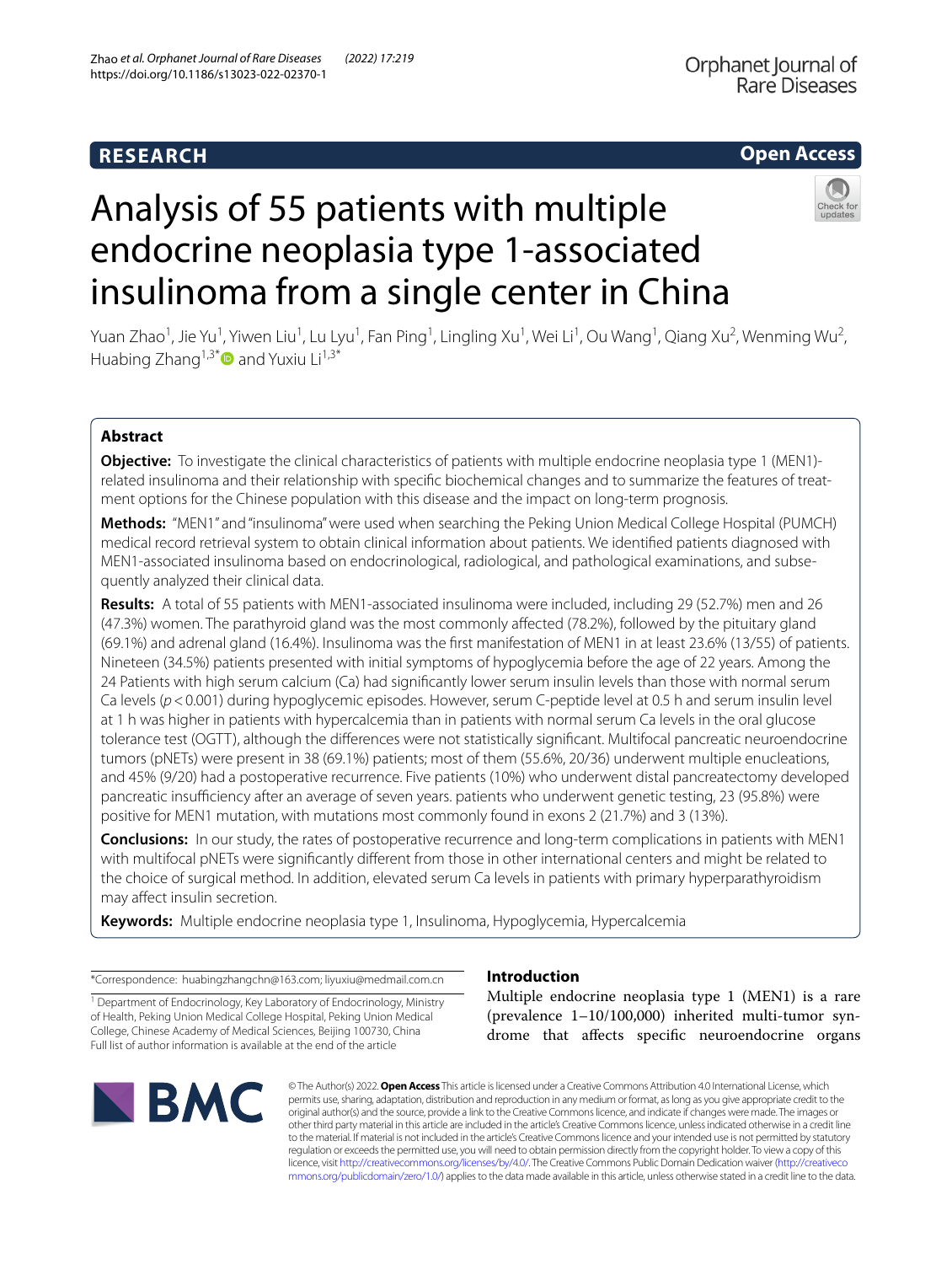and non-endocrine tissues, principally the parathyroid glands, gastro-entero-pancreatic (GEP) tracts, and anterior pituitary  $[1-3]$  $[1-3]$ . Insulinomas are the second most common neuroendocrine tumors of the functional GEP tract (GEP-NETs) in MEN1 after gastrinomas, afecting approximately 10–15% of patients with MEN1, and they often develop in patients aged 10–39 years, earlier than sporadic insulinomas [[4\]](#page-9-2). Currently, surgical resection is the only curative treatment, and the choice of surgical method is associated with a short-term cure for hypoglycemia and the risk of long-term recurrence.

Parathyroid adenoma is the frst clinical presentation in approximately 90% of cases, with a mean age of onset of 20–25 years and approximately 100% penetrance by the age of 50 years  $[4]$  $[4]$ , manifesting principally as primary hyperparathyroidism (PHPT) but may present with elevated serum calcium (Ca) levels [\[3](#page-9-1)]. During nutritional stimulation, ionized calcium (iCa) has a critical role in β-cells by linking the metabolism of glucose and other secretagogues to the generation of signals that promote insulin secretion [\[5](#page-9-3)]. However, to our knowledge, no case series or epidemiological studies have described the characteristics of insulinomas in patients with MEN1 in the Chinese population and the efect of elevated serum Ca caused by PHPT on patients with insulinoma has not been studied.

This study aimed to analyze the clinical data of patients with MEN1-associated insulinoma treated at the Peking Union Medical College Hospital (PUMCH) from January 2002 to August 2021 and to explore the impact of biochemical changes caused by the presence of hypercalcemia on their clinical features to provide insights into screening, management, and follow-up strategies for this rare disease.

# **Patients and methods**

## **Population**

The data were retrieved from the PUMCH Medical Record Retrieval System. A total of 310 patients with a discharge diagnosis of MEN1 between January 2002 and August 2021 were identifed using ICD-9/10 codes; 255 without insulinoma were excluded. Ultimately, 55 eligible patients were included in the analysis.

The diagnosis of MEN1 was established based on one of the following criteria  $[4, 6]$  $[4, 6]$  $[4, 6]$  $[4, 6]$ : (1) presence of neoplastic diseases in at least two or more commonly afected organs afected in MEN1: parathyroid adenoma, endocrine pancreas, and pituitary adenoma (PA), (2) presence of neoplastic diseases in one of the three commonly afected organs afected in MEN1 and a frst-degree relative afected by MEN1, (3) the identifcation of a germline mutation of the *MEN1* gene.

The presence of an insulinoma was based on randomly observed signs of hypoglycemia and the Whipple triad with concomitant biochemical endogenous hyperinsulinemic hypoglycemia (HH) according to clinical practice guidelines [\[4\]](#page-9-2). Localization methods included abdominal ultrasound, abdominal enhanced computed tomography (CT), pancreatic volume perfusion CT, octreotide imaging, glucagon-like peptide-1 receptor (GLP-1R) receptor imaging, and selective celiac arteriography. Pathological grading of insulinomas was based on the proliferation rate of tumor cells as determined by using the mitotic count and/or Ki-67 nuclear staining index [\[7](#page-9-5)]. Patients with recurrent hypoglycemia and newly diagnosed liver metastases were considered to have insulin-producing liver metastases. PHPT, PA, GEP-NETs, adrenal adenomas (AA), and thymic carcinoid tumors were diagnosed according to their corresponding guidelines  $[4, 8-11]$  $[4, 8-11]$  $[4, 8-11]$  $[4, 8-11]$ .

#### **Data collection**

We retrospectively analyzed the detailed clinical information of the 55 patients and collected the following data: sex, age at hypoglycemia onset, age at diagnosis of MEN1 and insulinoma, family history, all MEN1-associated endocrine tumors, clinical signs, laboratory test results, imaging fndings, pharmacological and surgical management regimens, post-treatment outcomes, type of *MEN1* gene mutation, pathological information, and results of oral glucose tolerance test (OGTT) performed with the presence of insulinoma in 51 patients requiring assessment of glucose metabolism.

Matsuda-insulin sensitivity index (ISI) was defned as 10,000/square root of [(mean plasma insulin  $\times$  mean plasma glucose during  $\overline{OGTT}$  × (fasting plasma glu- $\cos$ e × fasting plasma insulin)] [\[12](#page-9-8)].

#### **Laboratory assessment**

The glucose oxidase assay was used to determine serum glucose levels. Serum insulin and C-peptide levels were examined using radioimmunoassay (DPC, USA) up to 1991 and chemiluminescence assays (ADVIA Centaur XP, Siemens) after 1991. Biochemical indices, including serum Ca, phosphorus (P), and albumin, were measured using a Beckman Automatic Biochemical analyzer (AU5800; Beckman Coulter). Serum ionized-Ca levels were measured using a blood gas analyzer radiometer (ABL800 FLEX; Denmark). Serum parathyroid hormone (PTH) levels were measured using chemiluminescence (ADVIA Centaur, Siemens, Germany). The following were the normal reference ranges for indices: fasting serum glucose, 3.9–6.1 mmol/L; fasting serum insulin, 5.2–17.2 μIU/mL; fasting serum C-peptide, 0.8–4.2 ng/ mL; serum Ca, 2.13–2.70 mmol/L; serum iCa, 1.08– 1.28 mmol/L; serum P, 0.81–1.45 mg/mL; serum albumin,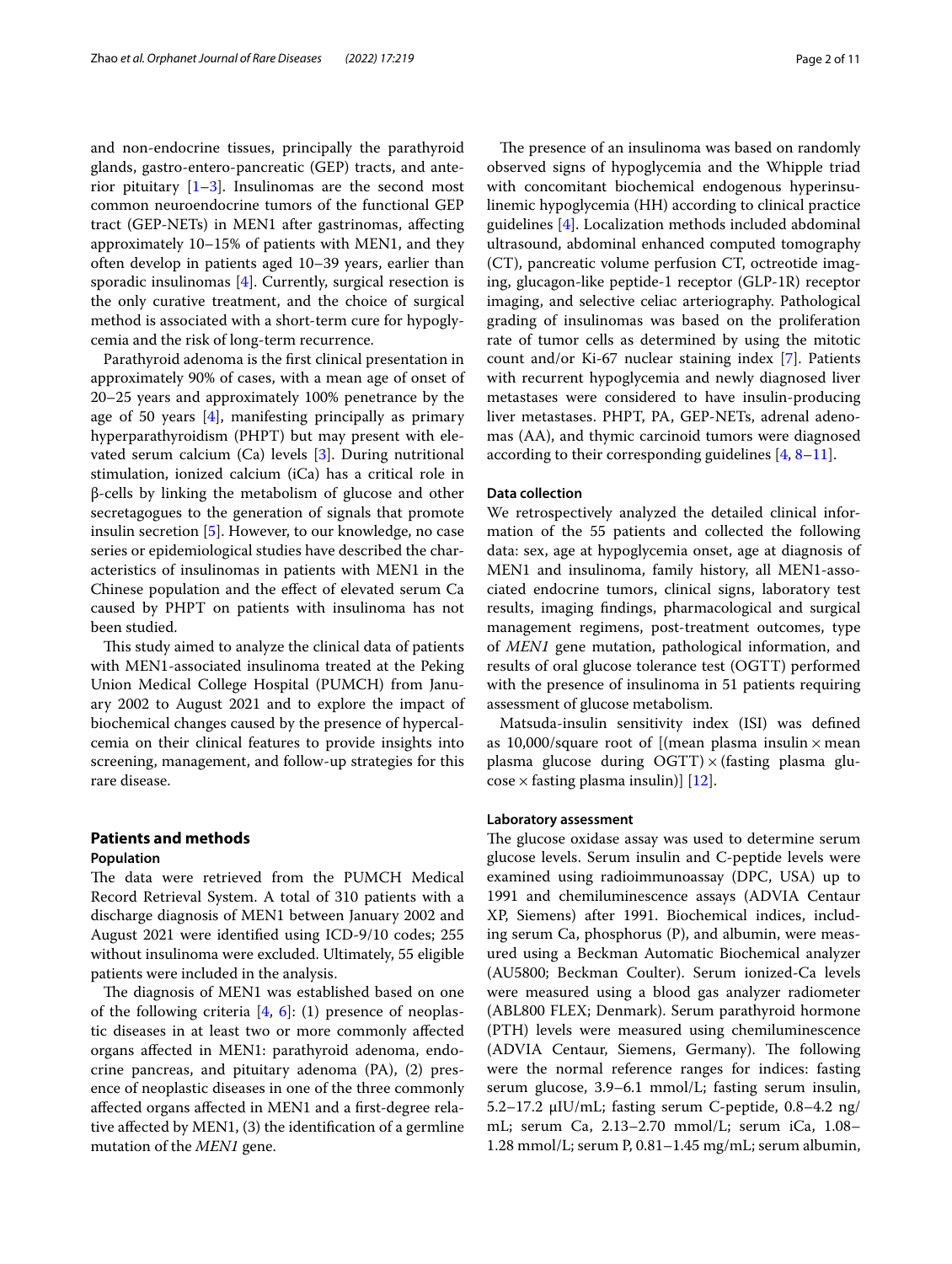35–51 g/L; PTH, 13–65 pg/mL. Ca was corrected using the following formula: corrected  $CA = (0.8 \times \sqrt{0.8})$ mal albumin−patient's albumin])+serum Ca [[13](#page-9-9)]. All tests were performed at the Clinical Laboratory of the PUMCH.

#### **Statistical analysis**

Continuous data are expressed as mean±standard deviation when normally distributed and as median (interquartile range) when non-normally distributed. Categorical variables are expressed as absolute numbers and percentages. The t-test was performed on the mean of normally distributed continuous data, whereas the Mann–Whitney U test was used for non-normally distributed continuous data. The chi-squared test was used to compare data between groups. Multiple linear regression analysis was used to explore the association between serum Ca and insulin/glucose ratio during hypoglycemic episodes. Adjustment for body mass index (BMI) or ISI, respectively, were conducted simultaneously. Statistical analyzes were performed using IBM SPSS Statistics for Windows version 26 (IBM Corp., Armonk, NY, USA). A two-tailed *P*<0.05 was considered signifcant.

## **Results**

## **Clinical and demographic characteristics of the study population**

Among the 55 patients with MEN1-related insulinoma, the mean age at the frst episode of HH was  $30.76 \pm 14.03$  years (range 9–75 years), and that at the time of diagnosis of insulinoma and MEN1 was  $34.49 \pm 14.99$  and  $36.20 \pm 14.08$  years, respectively (Table [1\)](#page-2-0). In 38 (69.1%) cases, the primary pancreatic lesions were multifocal pNETs, ranging from 0.9 to 10 cm in maximum diameter. Of the lesions, 38.2% were in the head/neck region only, 34.5% in the body/tail region only, and 27.3% in the head/neck and body/tail regions. One female patient had liver metastasis at the time of diagnosis. Among the 24 (43.6%) patients who underwent genetic testing, 23 (95.8%) were positive for MEN1 mutations, with mutations most common in exon 2 (21.7%, 5/23) and exon 3 (13%, 3/23) (Additional fle 1: Table S1). Among the remaining 31 patients who did not receive genetic testing, 26 patients lacked blood samples because we had not yet performed routine genetic testing during their hospitalization (before 2010), and 5 declined because the diagnosis of MEN1 was already clear.

## **Hypoglycemic symptoms**

All 55 subjects experienced recurrent hypoglycemic symptoms manifesting as neuroglycopenic symptoms  $(100%)$  and/or autonomic symptoms  $(81.8%)$ . The most common neuroglycopenic symptoms included loss of

#### <span id="page-2-0"></span>**Table 1** Characteristics of MEN1 patients with insulinoma

|                                                                        | Overall $(n=55)$    |
|------------------------------------------------------------------------|---------------------|
| Gender, male, n (%)                                                    | 29 (52.7%)          |
| Height, cm, mean $\pm$ SD                                              | $165.04 \pm 9.71$   |
| Weight, kg, mean $\pm$ SD                                              | $68.63 \pm 13.49$   |
| BMI, kg/m <sup>2</sup> mean $\pm$ SD                                   | $25.16 \pm 4.15$    |
| Age, years, mean $\pm$ SD at                                           |                     |
| Initial hypoglycemia                                                   | 30.76 ± 14.03       |
| Insulinoma diagnosis                                                   | 34.49 ± 14.99       |
| MEN1 diagnosis                                                         | $36.20 \pm 14.08$   |
| Delay of diagnosis of, years, median (IQR)                             |                     |
| Insulinoma                                                             | $2(1-5)$            |
| MEN1                                                                   | $4(1-10)$           |
| Follow-up period, years, mean $\pm$ SD                                 | $5.75 \pm 5.31$     |
| During hypoglycemic episodes, mean ± SD                                |                     |
| Glucose, mmol/L                                                        | $2.25 \pm 0.56$     |
| Insulin, µlU/mL                                                        | 23.77 (10.52-47.82) |
| C-peptide, ng/mL                                                       | $3.38 \pm 1.79$     |
| <b>INS/GLU</b>                                                         | 8.54(4.21-20.45)    |
| C-peptide/GLU                                                          | $1.53 \pm 1.00$     |
| Ca, mmol/L, mean $\pm$ SD                                              | $2.61 \pm 0.24$     |
| iCa, mmol/L, median (IQR)                                              | $1.33(1.22 - 1.37)$ |
| Albumin, $q/L$ , mean $\pm$ SD                                         | $42.19 \pm 4.46$    |
| PTH, pg/mL, median (IQR)                                               | 110 (55.23-187.20)  |
| P, mmol/L, median (IQR)                                                | $0.99(0.86 - 1.29)$ |
| Matsuda-ISI, mean $\pm$ SD                                             | 73.72 ± 42.35       |
| Number of pNETs, n (%)                                                 |                     |
| Multiple                                                               | 38 (69.1%)          |
| Single                                                                 | 17(30.9%)           |
| Location of pNETs, n (%)                                               |                     |
| Head/neck                                                              | 21 (38.2%)          |
| Body/tail                                                              | 19 (34.5%)          |
| Head/neck and Body/tail                                                | 15 (27.3%)          |
| Maximum diameter of pNETs, cm, mean ± SD                               | $2.41 \pm 1.44$     |
| Lymph nodes removal at initial surgery, n (%)                          | 8 (16%)             |
| Lymph node metastases at initial surgery, n (%)                        | 1(2%)               |
| Liver metastases                                                       | 1(2%)               |
| Tumor grade, n (%)                                                     |                     |
| Grade 1                                                                | 24 (63.2%)          |
| Grade 2                                                                | 14 (36.8%)          |
| Histopathological Ki67% of surgery samples biopsy,<br>%, mean $\pm$ SD | $2.87 \pm 1.94$     |
| Mitotic figures, %, median (IQR)                                       | $2(1-3.25)$         |

MEN-1, multiple endocrine neoplasia type 1; BMI, body mass index; INS, insulin; GLU, glucose; C-P, C-peptide; Ca, calcium; iCa, Ionized-Ca; PTH, parathyroid hormone; P, phosphorus; Matsuda-ISI, Matsuda-Insulin Sensitivity Index

consciousness or coma (85.5%) and seizures (10.9%). The most common autonomic symptoms were sweating (63.6%), palpitations (50%), hunger (34.2%), and dizziness (21.8%). hypoglycemia occurred most often during periods of fasting (98.2%), whereas it was rare after meals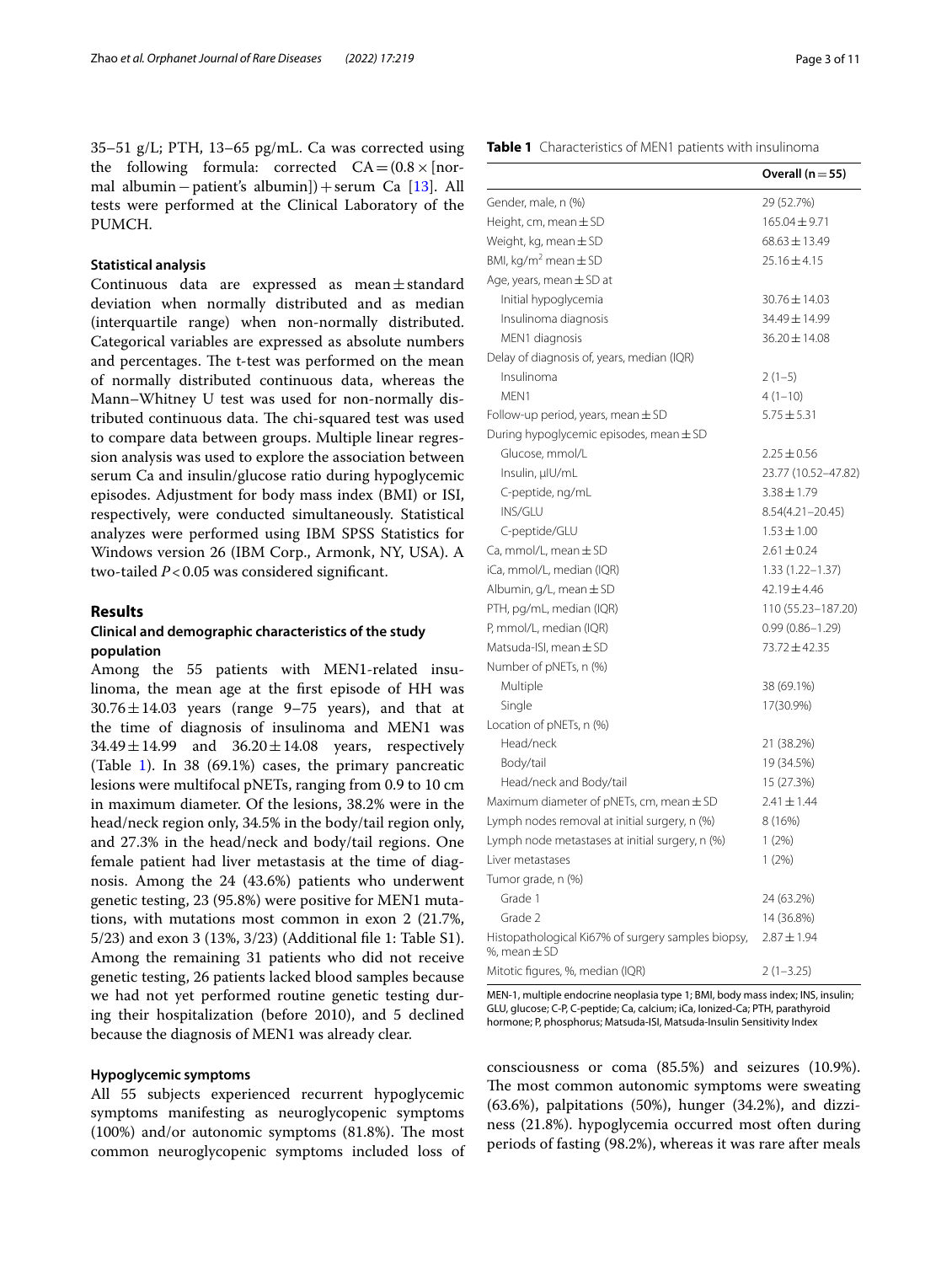$(9.1\%)$ . The mean minimum serum glucose level during hypoglycemic episodes was  $2.25 \pm 0.56$  mmol/L, the median insulin level was 23.77 μIU/ml, and the mean C-peptide level was  $3.38 \pm 1.79$  ng/mL (Table [1\)](#page-2-0), and there was no association between these fndings and tumor size.

#### **Distribution of endocrine lesions**

A review of the course of disease course revealed that all patients were diagnosed with MEN1 after the discovery of insulinoma, and none of them were screened for MEN1 beforethe diagnosis of insulinoma, including three patients with a family history of MEN1. In addition, 13 (23.6%) patients with insulinoma only as their frst presentation developed other manifestations of MEN1 after a median of 3 years (range 1–26 years). PHPT or PA was found concurrently with the onset of insulinoma in 15 (27.3%) and one (1.8%) patient, respectively, and the above three adenomas were discovered simultaneously in one  $(1.8%)$  patient. There was definite evidence of gastrinoma or PA only as of the frst manifestation of MEN1 in one  $(1.8\%)$  and three  $(5.5\%)$  patient, respectively. The order of manifestations of adenomas was unclear in 21 (38.2%) patients (Additional fle 1: Table S2).

As the disease progressed, all 55 patients developed adenomas of other glands, and the distribution of their clinical manifestations is depicted in detail in Fig. [1.](#page-3-0) In addition to insulinomas, PHPT (78.2%, 43/55) and PA (69.1%, 38/55) were the most common, followed by AA (16.4%, 9/55), gastrinomas (16.4%, 9/55), and gastroduodenal carcinoid tumors  $(1.8\%, 1/55)$ . The most frequent phenotypic combinations were insulinoma/PHPT/PA in 27 patients (49.09%), insulinoma/PHPT in 15 patients (27.3%), and insulinoma/PA in 11 patients (20%).

<span id="page-3-0"></span>

Among the patients with PA, 25 (65.8%) had nonfunctioning PA, 12 (31.6%) had prolactinomas, and one (2.63%) had both prolactin and growth hormone secretion. Seven (18.4%) patients with PA underwent surgery, and four (10.5%) received dopamine agonists for prolactinomas. Ten (18.2%) patients had adrenocortical tumors, and all adenomas in this group were non-functioning adenomas.

#### **Relationship between serum Ca and clinical characteristics**

After excluding the 13 patients with missing serum Ca values when the insulinoma was untreated, compared with the 18 (42.9%) patients with normal serum Ca, no signifcant diferences were found in serum glucose levels during hypoglycemic episodes in the 24 (57.1%) patients with hypercalcemia (Table [2\)](#page-4-0). However, the latter group had signifcantly lower serum insulin concentrations (51.14 [33.65–71.54] vs 14.49 [6.83–23.15], *P*<0.001) and insulin/glucose ratio (22.58 [13.68–29.98] vs 5.77 [2.71– 13.1], *P*<0.001) during hypoglycemic episodes. According to multiple linear regression analysis, serum Ca was negatively associated with insulin/glucose ratio after adjustment for BMI (B =  $-$  26.621, 95% CI:  $-$  45.944 to  $-$ 7.298, *P* = 0.008) or ISI (B = − 35.825, 95% CI: − 61.758 to  $-$  9.891,  $P = 0.009$ ). Patients with hypercalcemia had a tendency for older mean age at diagnosis and a larger diameter of the primary lesion, although no statistical diference was reached. After a median follow-up of 7 (range 1–19) years, 3 and 8 patients in the normocalcaemia and hypercalcemia groups, respectively, developed recurrent hypoglycemia. Four patients in the hypercalcemia group developed insulin-producing liver metastases, and the remaining seven had new insulinomas.

In the oral glucose tolerance test (OGTT), the serum insulin, C-peptide, insulin/glucose ratio, and C-peptide/ glucose ratio were lower at 0 h, 2 h, 3 h, 4 h, and 5 h in those with high serum Ca than in those with normal serum Ca, while serum C-peptide at 0.5 h and serum insulin at 1 h was higher in the former group, but the differences were not statistically signifcant (Fig. [2](#page-5-0)).

## **Treatment and efficacy**

Fifty (90.9%) patients underwent surgery (Table [3\)](#page-5-1); three (5.5%) patients did not receive any treatment at our institution and were lost to follow-up. Insulinoma was localized in 16 patients (30.8%) who underwent typical resections; enucleation was performed in 10 patients and distal pancreatectomy was performed in six patients. In 36 patients (69.2%), the disease was considered multifocal and treated with combined pancreatectomy; most patients (55.6%, 20/36) underwent multiple enucleations, and nine had distal pancreatectomy with enucleation. Among the other two patients who did not undergo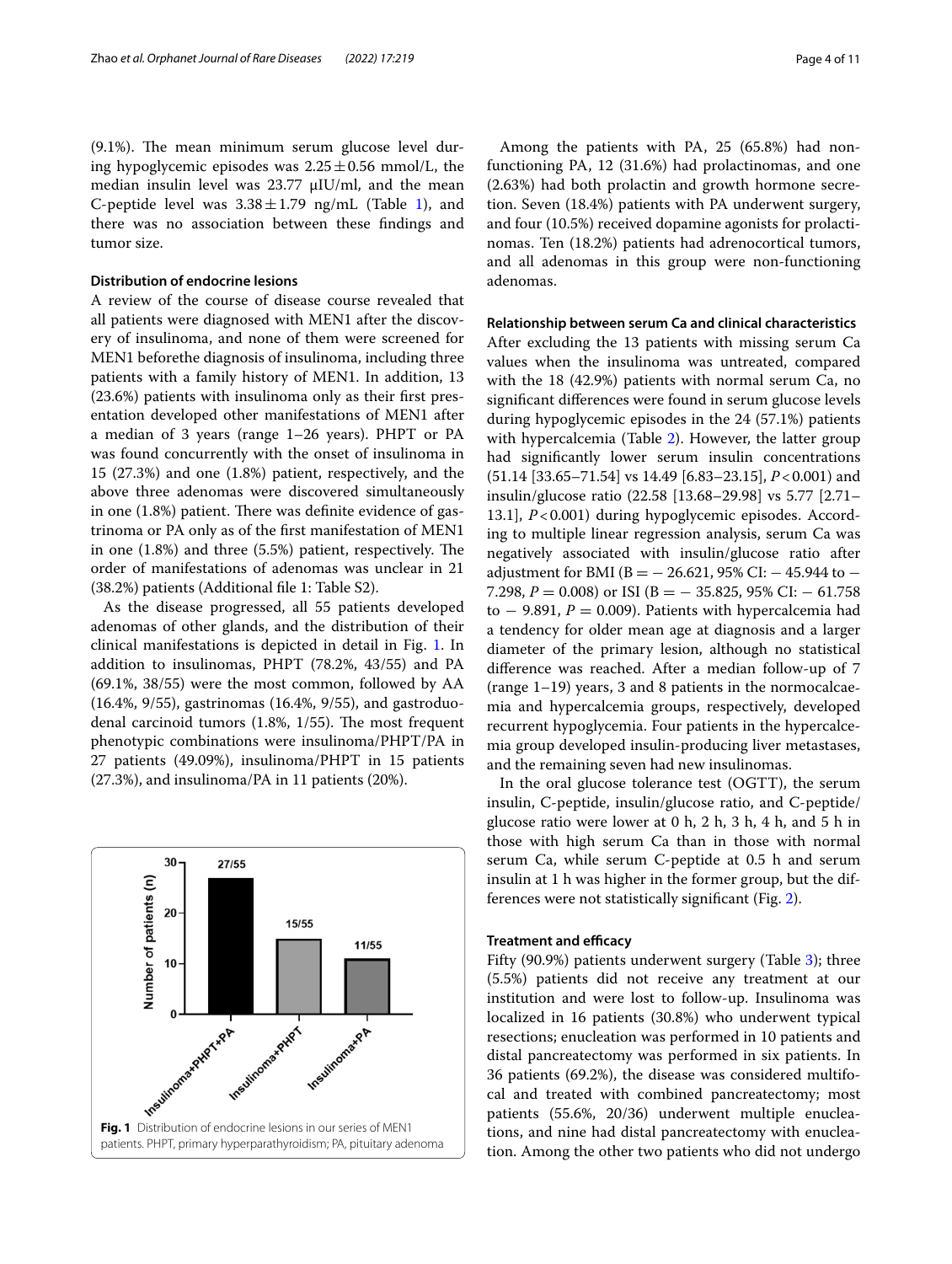|                                                                       | Hypercalcemia<br>$n = 24$ | Normocalcemia<br>$n = 18$ | P value      |
|-----------------------------------------------------------------------|---------------------------|---------------------------|--------------|
| Gender, male, n (%)                                                   | 13 (59%)                  | 9(41%)                    | $\mathbf{1}$ |
| Height, cm, mean $\pm$ SD                                             | $164.19 \pm 12.02$        | $165.35 \pm 8.66$         | 0.738        |
| Weight, kg, mean $\pm$ SD                                             | $66.38 \pm 12.76$         | $70.81 \pm 14.1$          | 0.265        |
| BMI, kg/m <sup>2</sup> , median (IQR)                                 | 22.45 (20.49-26.88)       | 26.33 (23.67-28.6)        | 0.057        |
| Ca, mmol/L, mean $\pm$ SD                                             | $2.75 \pm 0.2$            | $2.43 \pm 0.13$           | $< 0.001$ ** |
| iCa, mmol/L, median (IQR)                                             | $1.35(1.32 - 1.45)$       | $1.21(1.19 - 1.22)$       | $0.002**$    |
| Albumin, $q/L$ , mean $\pm$ SD                                        | $41.43 \pm 4.93$          | $43.94 \pm 3.78$          | 0.082        |
| PTH, pg/mL, median (IQR)                                              | 147.35 (75.55-270)        | 48.3 (33.35-75.3)         | $0.001***$   |
| P, mmol/L, median (IQR)                                               | $0.94(0.8 - 1.22)$        | $1.04(0.98 - 1.36)$       | $0.044*$     |
| Age, years, mean $\pm$ SD at                                          |                           |                           |              |
| Initial symptoms                                                      | 31.88 ± 16.36             | 28.17 ± 11.53             | 0.417        |
| Insulinoma diagnosis                                                  | $36.63 \pm 17.06$         | $31.67 \pm 12.47$         | 0.304        |
| MEN1 diagnosis                                                        | 38.50±15.41               | $31.67 \pm 12.47$         | 0.131        |
| Delay of diagnosis of, median (IQR), years                            |                           |                           |              |
| Insulinoma                                                            | $2(1-6)$                  | $2.5(1-3.25)$             | 0.777        |
| MEN1                                                                  | $6(2.25-11)$              | $2.5(1-4.75)$             | $0.045*$     |
| Hypoglycemia related indexes, mean $\pm$ SD                           |                           |                           |              |
| Glucose, mmol/L                                                       | $2.35 \pm 0.59$           | $2.18 \pm 0.47$           | 0.329        |
| Insulin, µlU/mL                                                       | 14.49 (6.83-23.15)        | 51.14 (33.65-71.54)       | $< 0.001$ ** |
| C-peptide, ng/mL                                                      | $3.09 \pm 1.7$            | $4.11 \pm 1.78$           | 0.085        |
| INS/GLU                                                               | $5.77(2.71 - 13.1)$       | 22.58 (13.68-29.98)       | $< 0.001$ ** |
| C-P/GLU                                                               | $1.38 \pm 0.91$           | $1.95 \pm 1.04$           | 0.081        |
| Matsuda-ISI, mean ± SD                                                | 73.72 ± 42.35             | $59.68 \pm 43.7$          | 0.414        |
| Number of pNETs, n (%)                                                |                           |                           |              |
| Multiple                                                              | 20 (83.3%)                | 10 (55.6%)                | 0.104        |
| Single                                                                | 4 (16.7%)                 | 8 (44.4%)                 |              |
| Maximum diameter of pNETs, cm, mean $\pm$ SD                          | $2.31 \pm 1.17$           | $1.92 \pm 0.58$           | 0.112        |
| Tumor grade, n (%)                                                    |                           |                           |              |
| Grade 1                                                               | 8 (61.5%)                 | 11(68.8%)                 | 0.714        |
| Grade 2                                                               | 5(38.5%)                  | 5(31.2%)                  |              |
| Histopathological Ki67% of surgery samples biopsy,%,<br>$mean \pm SD$ | $2.82 \pm 1.83$           | $2.22 \pm 1.3$            | 0.894        |
| Mitotic figures,%, median (IQR)                                       | $1(1-4)$                  | $2(1-3)$                  | 0.776        |

## <span id="page-4-0"></span>**Table 2** Clinical characteristics of the patients according to serum Ca concentration

BMI, Body Mass Index; Ca, calcium; iCa, Ionized-Ca; PTH, parathyroid hormone; P, phosphorus; MEN-1, multiple endocrine neoplasia type 1; INS, insulin; GLU, glucose; C-P, C-peptide; Matsuda-ISI, Matsuda-Insulin Sensitivity Index

\* *p*<0.05, \*\**p*<0.01

surgery, one patient received somatostatin analogs (SSAs) (four treatments with sandostatin LAR), and one underwent anhydrous alcohol injection to relieve hypoglycemic symptoms.

All patients who underwent surgery were initially cured, and none developed persistent hypoglycemia after surgery. After a median postoperative follow-up of 6 (range 1–19) years, 13 (26%) had recurrent hypoglycemia at a mean of  $7.6 \pm 4.27$  years after surgery, nine (69.2%) of them had a new insulinoma and four (30.8%) developed insulin‐producing liver metastases, most of these patients (9/13, 69.2%) had had the multifocal disease and had undergone multiple enucleations. Eleven (84.6%) of these patients required a second operation, and two patients (15.4%) rejected the operation with extra meals every day. Of the 13 patients aged less than 22 years at the time of surgery, six developed recurrent insulinoma. In terms of complications, fve patients who underwent distal pancreatectomy developed abnormal glucose tolerance or new-onset diabetes mellitus after an average of seven years.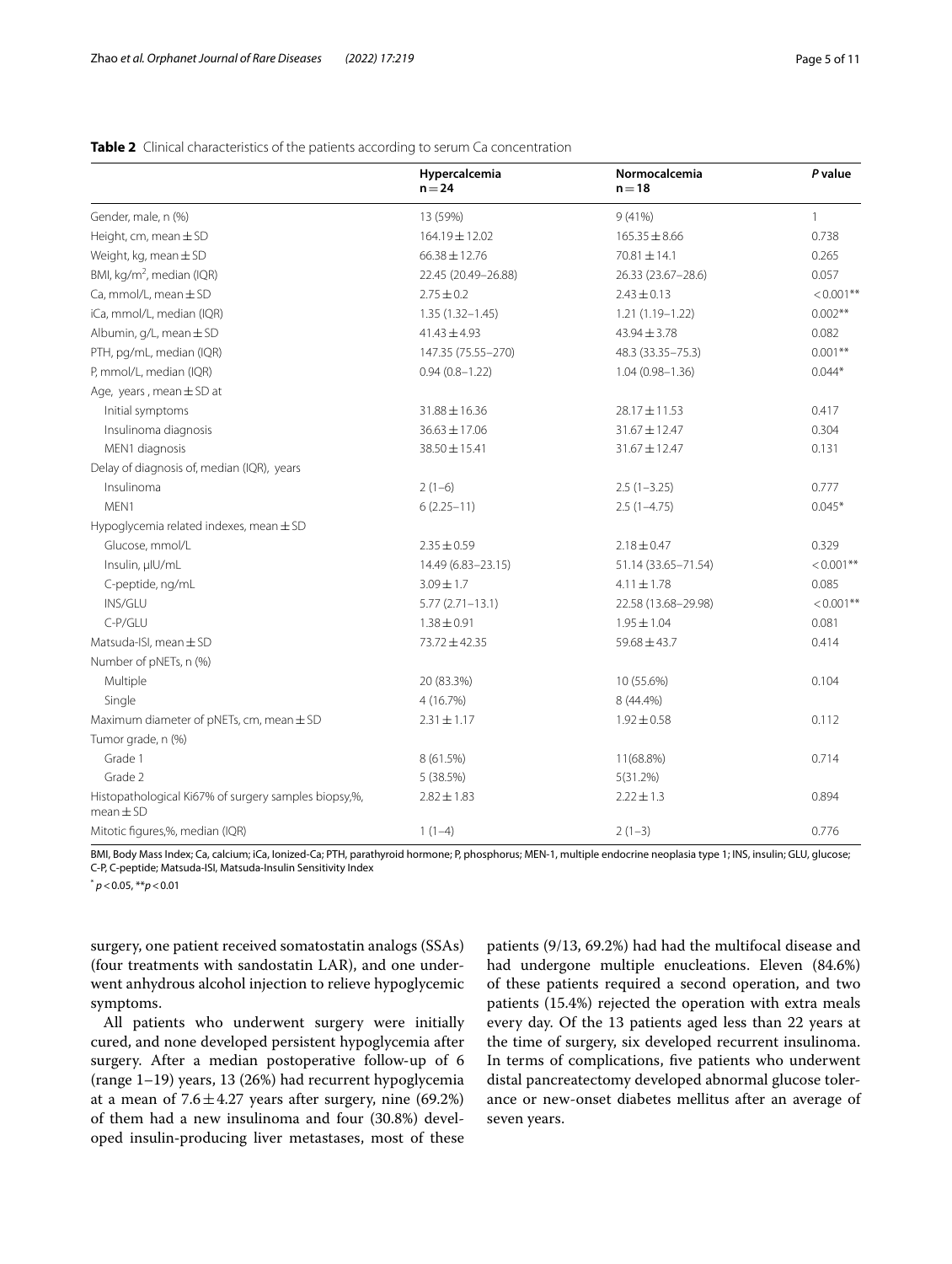

<span id="page-5-1"></span><span id="page-5-0"></span>

| Table 3 Treatments of insulinomas in MEN1 patients |  |
|----------------------------------------------------|--|
|----------------------------------------------------|--|

|                                       | Overall<br>$(n=52)$ | <b>Localized pNETs</b><br>$(n=16)$ | <b>Multifocal pNETs</b><br>$(n=36)$ |
|---------------------------------------|---------------------|------------------------------------|-------------------------------------|
| Surgery, n (%)                        |                     |                                    |                                     |
| Enucleation                           | 10 (19.2%)          | 10 (62.5%)                         | $\mathbf{0}$                        |
| Multiple enucleations                 | 20 (38.5%)          | $\mathbf{0}$                       | 20 (55.6%)                          |
| Distal pancreatectomy                 | 10 (19.2%)          | 6 (37.5%)                          | $4(11.1\%)$                         |
| Distal pancreatectomy and enucleation | 9(17.3%)            | $\mathbf{0}$                       | 9(25%)                              |
| Whipple/PPPD                          | $1(1.9\%)$          | $\mathbf 0$                        | $1(2.8\%)$                          |
| Pharmacological treatment, n (%)      |                     |                                    |                                     |
| Anhydrous alcohol injection           | $1(1.9\%)$          | $\mathbf 0$                        | $1(2.8\%)$                          |
| SSAs                                  | $1(1.9\%)$          | 0                                  | 1 (2.8%)                            |

PPPD, pylorus‐preserving pancreatoduodenectomy; SSAs, somatostatin analogs

## **Pathology**

Histopathological analysis was performed on samples following surgical resection in all patients. Immunohistochemical reports were not available for retrieval in three patients, and details of insulin staining and mitotic fgures were absent in nine patients. Among the other 38 patients with complete pathological information, 13 (34.2%) patients had no insulin-positive pNET, three of whom had recurrent hypoglycemia  $8.33 \pm 7.02$  years after initial surgical cure.

## *Clinical characteristics of patients aged***<***22 years*

In our cohort, 19 (34.5%) patients presented with initial symptoms of hypoglycemia before the age of 22 years, and the mean age at diagnosis of insulinoma and MEN1 was 19.89 $\pm$ 5 and 22.95 $\pm$ 5.79 years, respectively (Table [4](#page-6-0)). Seventeen (94.7%) patients underwent surgery that was immediately successful, one (5.3%) patient received anhydrous alcohol injections, and one (5.3%) patient was not treated. Eight patients (42.1%) had recurrent hypoglycemia at a mean of  $8.14 \pm 4.56$  years after surgery, six (75%) of whom initially underwent multiple enucleations. The recurrence rate in patients aged  $>22$  years who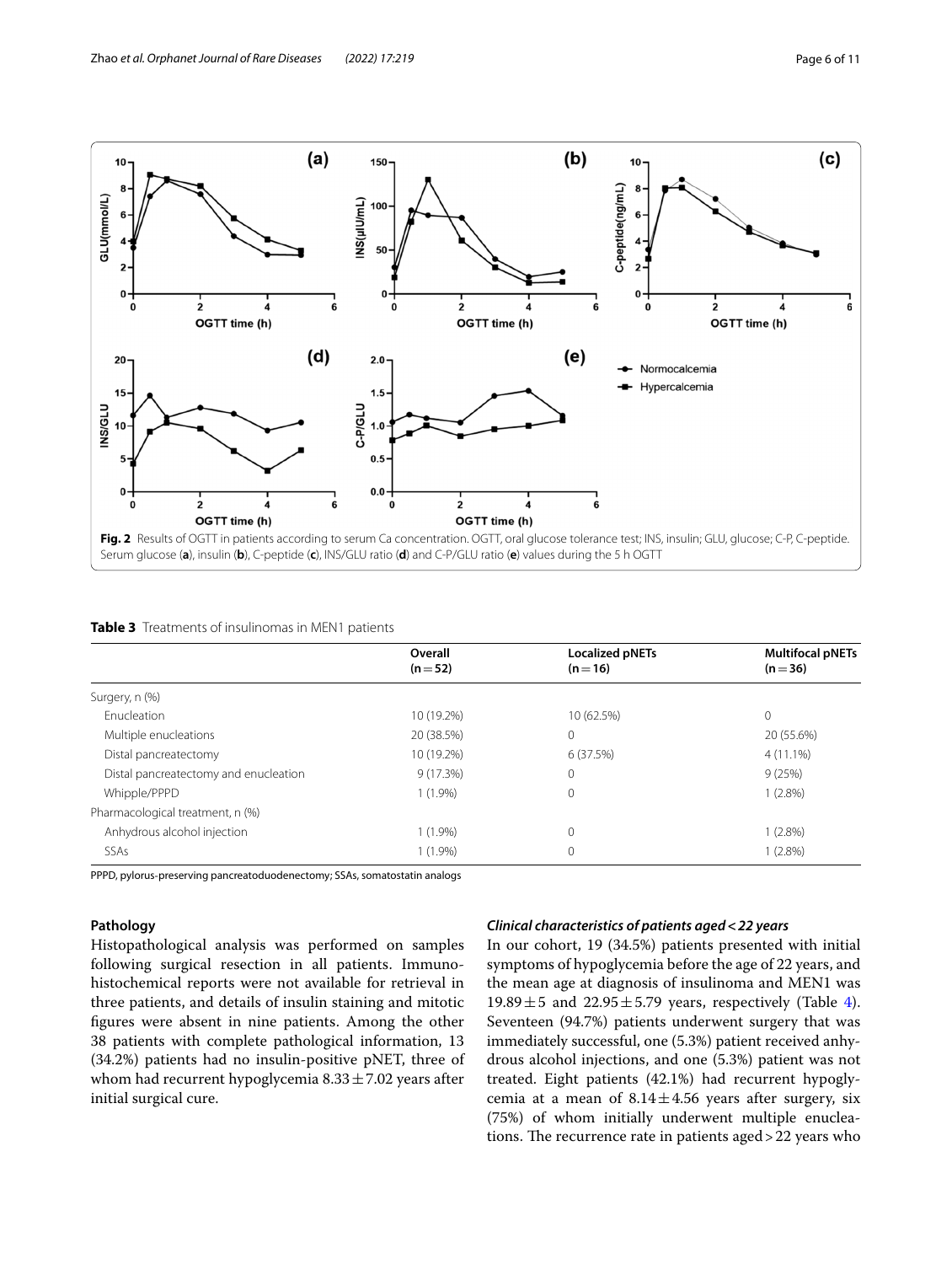## <span id="page-6-0"></span>**Table 4** Clinical characteristics of the subgroups by age

|                                                                       | <22 years<br>$n = 19$ | >22 years<br>$n = 36$ | P value      |
|-----------------------------------------------------------------------|-----------------------|-----------------------|--------------|
| Gender, male, n (%)                                                   | 11 (37.9%)            | 18 (63.1%)            | 0.777        |
| Height, cm, mean $\pm$ SD                                             | $164.24 \pm 10.06$    | $165.53 \pm 9.64$     | 0.67         |
| Weight, kg, mean $\pm$ SD                                             | $65.91 \pm 10.4$      | $70.29 \pm 15$        | 0.256        |
| BMI, kg/m <sup>2</sup> , mean $\pm$ SD                                | $24.42 \pm 3.04$      | $25.59 \pm 4.66$      | 0.359        |
| Ca, mmol/L, mean $\pm$ SD                                             | $2.6 \pm 0.17$        | $2.61 \pm 0.27$       | 0.785        |
| iCa, mmol/L, mean $\pm$ SD                                            | $1.29 \pm 0.07$       | $1.38 \pm 0.17$       | 0.199        |
| Albumin, g/L, median (IQR)                                            | 43 (40.75-48.25)      | 41.5 (39.8-44)        | 0.063        |
| PTH, pg/mL, median (IQR)                                              | 95.2 (49.6-145.85)    | 126.4 (56.8-262)      | 0.251        |
| P, mmol/L, median (IQR)                                               | $1.02(0.91 - 1.33)$   | $0.99(0.83 - 1.29)$   | 0.625        |
| Age, years, mean $\pm$ SD at                                          |                       |                       |              |
| Initial symptoms                                                      | $16.89 \pm 3.02$      | $38.08 \pm 11.82$     | $< 0.001$ ** |
| Insulinoma diagnosis                                                  | $19.89 \pm 5$         | $40.72 \pm 14.22$     | $< 0.001$ ** |
| MEN1 diagnosis                                                        | $22.95 \pm 5.79$      | $42.91 \pm 12$        | $< 0.001$ ** |
| Delay of diagnosis of, median (IQR), years                            |                       |                       |              |
| Insulinoma                                                            | $2(1-4)$              | $2(1-5.75)$           | 0.753        |
| MEN1                                                                  | $5(2-11)$             | $3.5(1-9.75)$         | 0.689        |
| Hypoglycemia related indexes, mean ± SD                               |                       |                       |              |
| Glucose, mmol/L                                                       | $2.24 \pm 0.67$       | $2.25 \pm 0.49$       | 0.942        |
| Insulin, µlU/mL                                                       | 31.2 (10.24-46.56)    | 22.53 (9.34-49.36)    | 0.776        |
| C-peptide, ng/mL                                                      | $3.66 \pm 1.65$       | $3.23 \pm 1.88$       | 0.463        |
| INS/GLU                                                               | 12.74 (4.21-1788)     | $7.14(3.68 - 25.2)$   | 0.891        |
| C-P/GLU                                                               | $1.66 \pm 1.1$        | $1.45 \pm 0.95$       | 0.521        |
| Matsuda-ISI, mean $\pm$ SD                                            | 47.46 ± 27.45         | 70.25 ± 44.51         | 0.081        |
| Number of pNETs, n (%)                                                |                       |                       |              |
| Multiple                                                              | 15 (78.9%)            | 23 (63.9%)            | 0.4          |
| Single                                                                | 4 (21.1%)             | 13 (36.1%)            |              |
| Maximum diameter of pNETs, cm, mean $\pm$ SD                          | $2.23 \pm 0.62$       | $2.5 \pm 1.73$        | 0.883        |
| Tumor grade, n (%)                                                    |                       |                       |              |
| Grade 1                                                               | 5 (55.6%)             | 19 (65.5%)            | 0.7          |
| Grade 2                                                               | 4 (44.4%)             | 10 (34.5%)            |              |
| Histopathological Ki67% of surgery samples biopsy,%,<br>$mean \pm SD$ | $2.86 \pm 1.95$       | $2.63 \pm 1.95$       | 0.676        |
| Mitotic figures,%, median (IQR)                                       | $2(1-5)$              | $2(1-3.5)$            | 0.69         |
| Surgery, n (%)                                                        |                       |                       |              |
| Enucleation                                                           | 2 (10.5%)             | 8 (22.2%)             |              |
| Multiple enucleations                                                 | 9(47.4%)              | 11 (30.6%)            |              |
| Distal pancreatectomy                                                 | 3(15.8%)              | 7 (19.4%)             |              |
| Distal pancreatectomy and enucleation                                 | 3 (15.8%)             | 6(16.7%)              |              |
| Whipple/PPPD                                                          | 0                     | $1(2.8\%)$            |              |
| Pharmacological treatment, n (%)                                      |                       |                       |              |
| Anhydrous alcohol injection                                           | 1(5.3%)               | $\mathbf 0$           |              |
| SSAs                                                                  | 0                     | 1(2.8%)               |              |
| Untreated                                                             | 1(5.3%)               | 2(5.6%)               |              |

BMI, Body Mass Index; Ca, calcium; iCa, ionized-Ca; PTH, parathyroid hormone; P, phosphorus; MEN-1, multiple endocrine neoplasia type 1; INS, insulin; GLU, glucose; C-P, C-peptide; Matsuda-ISI, Matsuda-Insulin Sensitivity Index

\*\**p*<0.01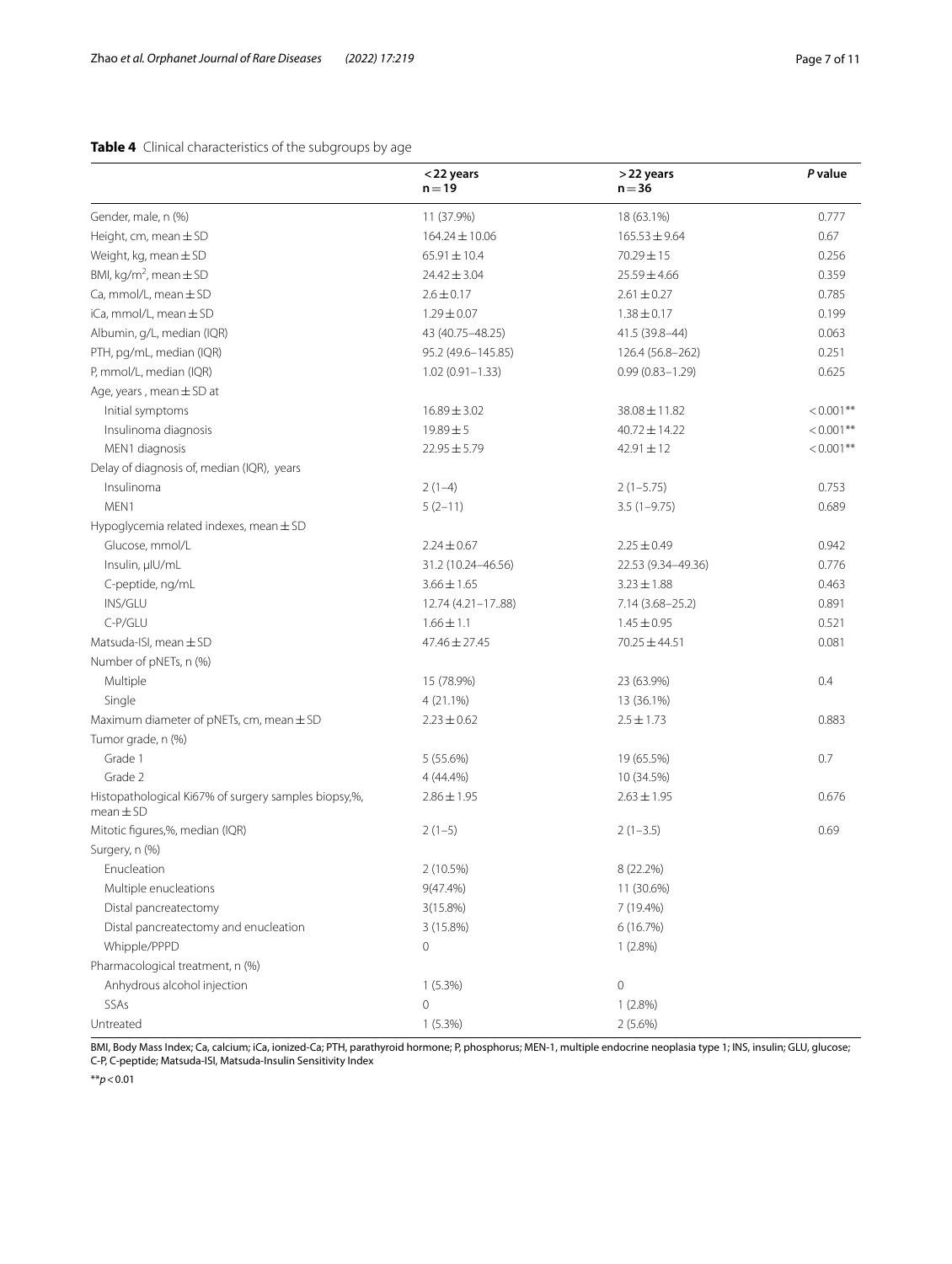underwent surgery was 13.9%, with no statistically significant diference between the two groups.

## **Discussion**

MEN1 is an autosomal dominant endocrine neoplasia syndrome characterized by a high risk of neoplasia in the endocrine organs. In this retrospective observational study, we described the clinical characteristics of patients with MEN1-associated insulinoma in the Chinese population for the frst time and found that the rates of postoperative recurrence and long-term complications in patients were signifcantly diferent from those in other international centers, and might be related to the surgical method. In addition, elevated serum Ca levels in patients with PHPT may afect insulin secretion.

In our series, there was no signifcant diference in sex, distribution (52.7% were male), which is diferent from previous MEN1 studies, which had more female patients (64.2%) [\[14](#page-9-10)]. Furthermore, 69.1% (38/55) of our patients presented with multifocal pNETs, confrming the trend of the multifocality of pNETs in MEN1 [\[15,](#page-9-11) [16](#page-9-12)] and higher than the 30% reported in the previous studies [\[3](#page-9-1)]. In contrast to the previously described frequency of metastatic disease in MEN1, we observed a higher frequency of metastases with an incidence of  $9.1\%$  (5/55) [[14\]](#page-9-10). The mean age at diagnosis of MEN1 and insulinoma in our patients was similar to that reported in studies [[17,](#page-9-13) [18](#page-9-14)]. Afected patients mostly present with neuroglycopenic symptoms caused by higher insulin and proinsulin secretion [[19\]](#page-9-15). Similar to previous reports, we did not fnd a correlation between the severity of hypoglycemic symptoms and tumor size [[20\]](#page-9-16).

In addition, the incidence of PHPT was only 78.2%, which is difficult to compare because of the lack of data related to MEN1 patients with insulinoma from other centers, and 32.7% of afected patients were symptomatic. Moreover, insulinoma was the frst manifestation in 13 (23.6%) patients, and it was detected simultaneously with PHPT or PA in 17 (30.9%) patients. These results emphasize that PHPT is not always the frst biological or clinical abnormality to emerge in the course of MEN1 disease [\[14](#page-9-10), [21](#page-9-17), [22\]](#page-9-18) and may explain why the prevalence of PHPT in our cohort may yet be low. In contrast, PHPT was diagnosed at an older age  $(35.79 \pm 14.19 \text{ years})$  than insulinoma, and the mean age of patients with asymptomatic PTHT (95.4%, 41/43) that was detected only by laboratory testing of serum PTH and Ca was even older (36.15 $\pm$ 14.32 years). Therefore, it is important to screen for MEN1 in patients with insulinoma, especially younger patients, and to obtain a correct diagnosis before the appearance of overt symptoms.

Previous studies have found that Ca levels in the circulation were elevated in patients with insulinoma following a selective arterial calcium injection test and may stimulate insulinoma secretion [[23\]](#page-9-19) and its mechanism may be related to the calcium-sensing receptor (CaSR) gene [[24\]](#page-9-20). In addition, another study of patients with PHPT reported increased insulin secretion and decreased sensitivity to both basal and stimulated insulin [\[25](#page-9-21)]. In our study, there were diferences in insulin secretion between patients with diferent serum Ca levels. First, in contrast to the results of the above mentioned papers, patients with high serum Ca levels had significantly lower insulin and insulin/glucose ratios during hypoglycemic episodes, which is not associated with insulin resistance and requires further comparative studies in other MEN1 populations. Second, patients with hypercalcemia exhibited a trend toward older mean age at diagnosis, a larger diameter of primary lesions, and a higher incidence of recurrent hypoglycemia. These results suggested that the prognosis in the high serum Ca group may have been relatively poor, although the diferences described in the second point were not statistically signifcant.

However, during the OGTT, serum C-peptide level at 0.5 h and serum insulin level at 1 h was higher in those with high serum Ca than in those with normal serum Ca. This could be related to the mechanism by which serum Ca promotes insulin secretion in response to nutrient stimulation. Extracellular iCa infux through voltagedependent iCa channels leads to an increase in cytoplasmic iCa concentration and initiates iCa-dependent cell division containing insulin-secreting granules [\[26](#page-9-22)]. Glucose-induced insulin secretion (GIIS) follows a biphasic time course consisting of an initial transient response lasting less than 10 min (phase I secretion) followed by a phase II (sustained) response that is below the peak insulin release of phase I but still tenfold higher than the basal secretion  $[27]$  $[27]$ . Therefore, we hypothesized that insulin secretion after feeding difers between hypercalcemic and normocalcaemic individuals, with increased insulin secretion in the frst phase in the hypercalcemic group, possibly related to the stimulation of β-cell secretion because of high serum Ca levels and greater sensitivity of this response to nutrient stimulation.

In our cohort, 19 (34.5%) patients developed hypoglycemic symptoms before the age of 22 years. The mean size of resected tumors in our study was similar compared to other cohorts of young patients with MEN1 associated insulinomas [[17,](#page-9-13) [28\]](#page-9-24), but we had a higher rate of postoperative recurrence, which may be related to the selection of surgical options. In addition, the later mean age of diagnosis in our patients may also be related to prognosis, as it was claimed that earlier diagnosis improves the outcome [\[29](#page-9-25), [30\]](#page-9-26).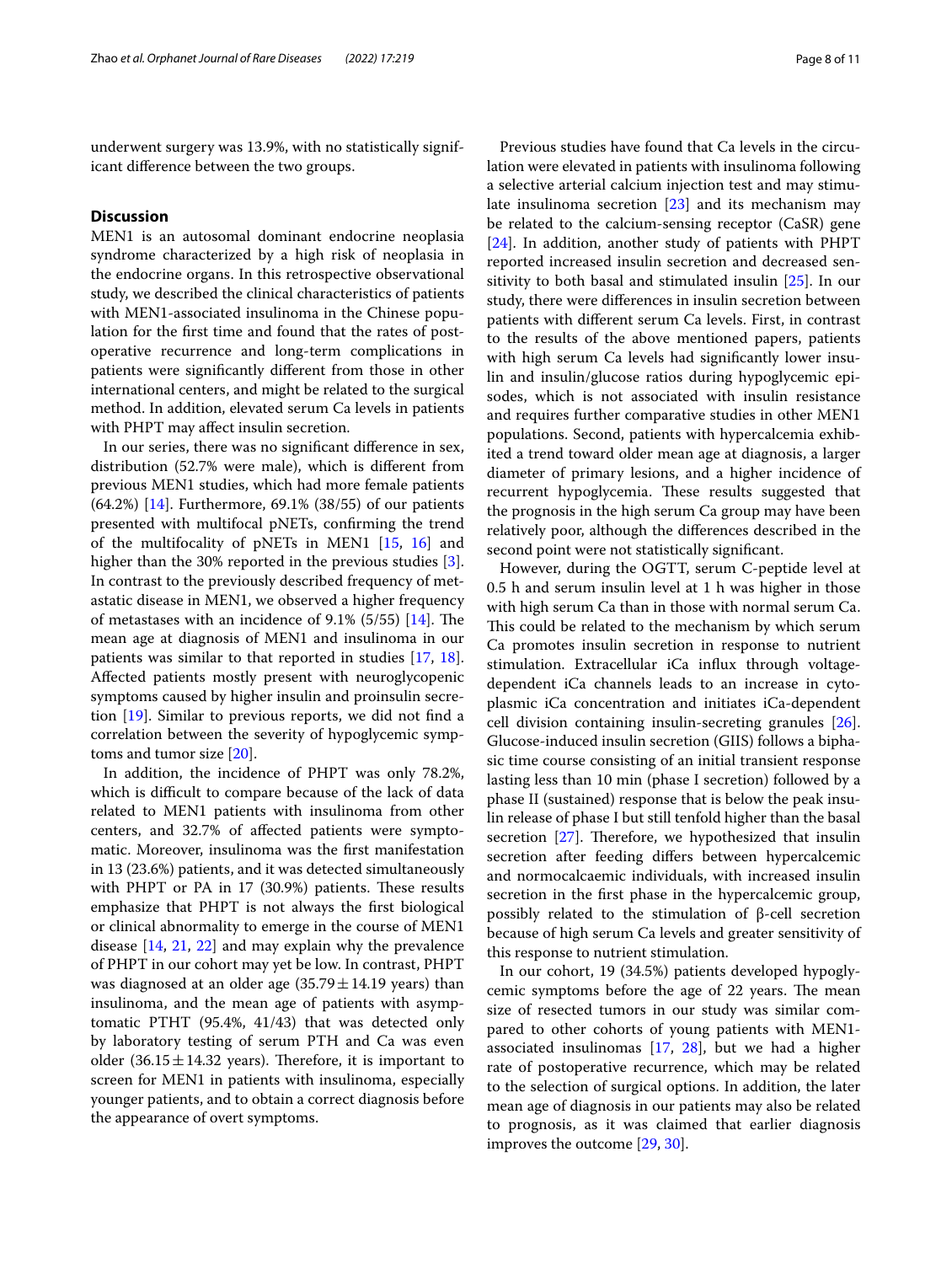Surgical resection is the only curative treatment for insulinoma and is recommended regardless of tumor size. Current guidelines recommend an individualized treatment approach depending on the location and size of the suspected insulinoma [[31\]](#page-9-27). For isolated tumors or one dominant tumor, enucleation or segmental pancreatic resection of the dominant tumor is usually performed at our center to minimize surgical trauma and preserve normal pancreatic tissue. The feasibility of resection depends on the size and location of the insulinoma and its relationship with the main pancreatic duct  $[18]$  $[18]$ . The majority of patients with multifocal disease underwent multiple enucleations (55.6%, 20/36), and 45% (9/20) had a postoperative recurrence, which was a higher rate than that reported in other centers where distal pancreatectomy and enucleation were mainly performed; however, we had a lower incidence of pancreatic insufficiency  $[18]$  $[18]$ . Patients with localized lesions mainly underwent enucleation, and the rate of postoperative recurrence was similar to that of patients who primarily underwent distal pancreatectomy at other centers. Thus, based on the current fndings, a more aggressive treatment approach for patients with multiple lesions seems necessary, and the localization of insulinoma in these patients is particularly important. During the time of preoperative imaging, surgical decisions in patients with multifocal lesions should be adapted to the needs of the patient and guided by the location of the insulinoma [\[31\]](#page-9-27)

Genetic testing was conducted in 24 of our patients after the onset of the disease, and it was possible to identify 23 carriers of *MEN1* gene mutations, which were observed in exons 2, 3, 4, 5, 6, 7, 8, 9, 10, and introns 3 and 4, with the most frequently observed mutation site being exon 2. The distribution of mutant loci in our patients was similar to that reported in a previous study in Japan [\[32](#page-9-28)], although the results difered from those reported by Turner [\[33](#page-9-29)]. Unfortunately, no signifcant genotype–phenotype or genotype-prognosis correlations were observed in this study, which is consistent with the results of other MEN1 series [\[14](#page-9-10), [32,](#page-9-28) [34–](#page-9-30)[36\]](#page-10-0). Furthermore, a study on a French cohort showed that the survival rate of patients with mutant MEN1 was signifcantly lower in carriers of MEN1 mutations afecting the binding site to JunD33, presenting a twofold higher risk of death from MEN1-associated tumors.

The present study has several limitations. First, the study involved a single institution, and the number of patients (55) was insufficient to draw firm conclusions from the results. Second, the follow-up period was relatively short. Third, the long enrolment period of nearly two decades (January 2002 to August 2021) implies a lack of uniformity in the diagnostic criteria, imaging resources, and treatment options. Fourth, only<50% of patients underwent genetic testing, which limited further analysis of genotype–phenotype correlations. Fifth, the information on insulin staining of samples after surgical resection was limited, whereas it would be more reliable in confrming the removal of insulinoma using insulin staining.

In conclusion, we established an insulinoma cohort and difered from other similar studies in that our patients had a higher rate of postoperative recurrence, which may be related to the selection of the surgical method. In addition, the incidence of PHPT in our patients is probably lower, and similar analyzes in other study centers are needed for comparison. Moreover, individuals with high serum Ca may obscure the symptoms of hypoglycemia by producing less insulin during fasting than those with normal serum Ca; hence, they should be more alert to the occurrence of HH.

#### **Abbreviations**

AA: Adrenal adenomas; BMI: Body mass index; Ca: Calcium; CaSR: Calciumsensing receptor; CT: Computed tomography; C-P: C-peptide; GEP: Gastroentero-pancreatic; GEP-NETs: Neuroendocrine tumors of the functional gastro-entero-pancreatic tracts; GIIS: Glucose-induced insulin secretion; GLU: Glucose; GLP-1R: Glucagon-like peptide-1 receptor; HH: Hyperinsulinemic hypoglycemia; iCa: Ionized calcium; ISI: Insulin sensitivity index; INS: Insulin; Matsuda-ISI: Matsuda-insulin sensitivity index; MEN1: Multiple endocrine neoplasia type 1; NETs: Neuroendocrine tumors; NF-NETs: Non-functioning neuroendocrine tumours; OGTT: Oral glucose tolerance test; P: Phosphorus; PA: Pituitary adenoma; PHPT: Primary hyperparathyroidism; pNET: Pancreatic neuroendocrine tumor; PP: Pancreatic polypeptide; PPPD: Pylorus‐preserving pancreatoduodenectomy; PPT: Partial parathyroidectomy; PTH: Parathyroid hormone; SSAs: Somatostatin analogues.

#### **Supplementary Information**

The online version contains supplementary material available at [https://doi.](https://doi.org/10.1186/s13023-022-02370-1) [org/10.1186/s13023-022-02370-1](https://doi.org/10.1186/s13023-022-02370-1).

**Additional fle 1: Table S1.** The site and distribution of the MEN1 mutation; **Table S2.** First manifestation of MEN1 patients with insulinoma.

#### **Acknowledgements**

The authors would like to thank all the participants in this study.

#### **Author contributions**

YZ: data acquisition, and drafting of the manuscript; JY, YWL, LL, FP, LLX, WL, OW, QX and WMW: data acquisition and analysis and interpretation of the data. HBZ and YXL: study concept and design, critical revision of the manuscript for important intellectual content, and study supervision. All authors have read and approved the manuscript for publication.

#### **Funding**

This research is supported by the Chinese Academy of Medical Sciences Innovation Fund for Medical Sciences (CIFMS2021-I2M-1-002).

#### **Availability of data and materials**

The datasets used in the current study are not publicly available, but are available from the corresponding author on reasonable request.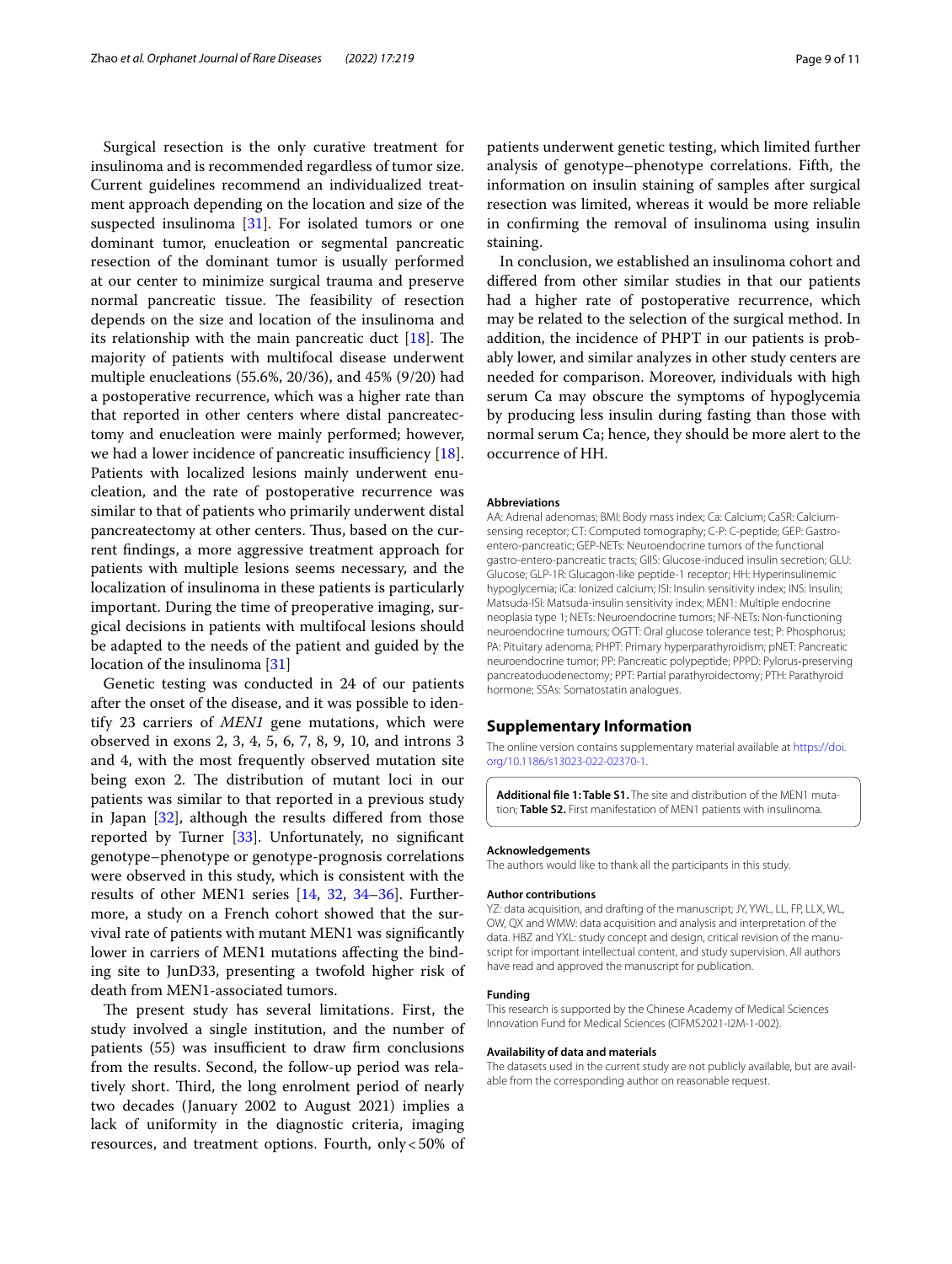## **Declarations**

#### **Ethics approval and consent to participate**

This clinical was approved by the Ethics Committee of the PUMCH (n. S-k1822). Informed consent was obtained from all individual participants included in the study.

#### **Consent to publish**

Patients signed informed consent regarding publishing their data.

#### **Competing interests**

The authors declare no competing interests.

#### **Author details**

<sup>1</sup> Department of Endocrinology, Key Laboratory of Endocrinology, Ministry of Health, Peking Union Medical College Hospital, Peking Union Medical College, Chinese Academy of Medical Sciences, Beijing 100730, China. <sup>2</sup>Department of General Surgery, Peking Union Medical College Hospital, Peking Union Medical College, Chinese Academy of Medical Sciences, Beijing 100730, China. <sup>3</sup>Chinese Academy of Medical Sciences, 1 Shuai-Fu-Yuan Wangfujing, Dongcheng District, Beijing 100730, China.

#### Received: 15 December 2021 Accepted: 29 May 2022 Published online: 13 June 2022

#### **References**

- <span id="page-9-0"></span>1. Marini F, Falchetti A, Del Monte F, Carbonell Sala S, Gozzini A, Luzi E, et al. Multiple endocrine neoplasia type 1. Orphanet J Rare Dis. 2006;1:38.
- 2. Brandi ML, Gagel RF, Angeli A, Bilezikian JP, Beck-Peccoz P, Bordi C, et al. Guidelines for diagnosis and therapy of men type 1 and type 2. J Clin Endocrinol Metab. 2001;86:5658–71.
- <span id="page-9-1"></span>3. Al-Salameh A, Cadiot G, Calender A, Goudet P, Chanson P. Clinical aspects of multiple endocrine neoplasia type 1. Nat Rev Endocrinol. 2021;17:207–24.
- <span id="page-9-2"></span>4. Thakker RV, Newey PJ, Walls GV, Bilezikian J, Dralle H, Ebeling PR, et al. Clinical practice guidelines for multiple endocrine neoplasia type 1 (men1). J Clin Endocrinol Metab. 2012;97:2990–3011.
- <span id="page-9-3"></span>5. Weiser A, Feige JN, De Marchi U. Mitochondrial calcium signaling in pancreatic β-cell. Int J Mol Sci 2021; 22.
- <span id="page-9-4"></span>6. Kong J, Wang O, Nie M, Shi J, Hu Y, Jiang Y, et al. Clinical and genetic analysis of multiple endocrine neoplasia type 1-related primary hyperparathyroidism in chinese. PLoS ONE. 2016;11:e0166634.
- <span id="page-9-5"></span>7. Inzani F, Petrone G, Rindi G. The new world health organization classifcation for pancreatic neuroendocrine neoplasia. Endocrinol Metab Clin N Am. 2018;47:463–70.
- <span id="page-9-6"></span>8. Öberg K, Hellman P, Ferolla P, Papotti M: Neuroendocrine bronchial and thymic tumors: Esmo clinical practice guidelines for diagnosis, treatment and follow-up. Ann Oncol Off J Eur Soc Med Oncol. 2012; 23(Suppl 7): vii120–123.
- 9. Wilhelm SM, Wang TS, Ruan DT, Lee JA, Asa SL, Duh QY, et al. The American association of endocrine surgeons guidelines for defnitive management of primary hyperparathyroidism. JAMA Surg. 2016;151:959–68.
- 10. Öberg K, Knigge U, Kwekkeboom D, Perren A. Neuroendocrine gastroentero-pancreatic tumors: Esmo clinical practice guidelines for diagnosis, treatment and follow-up. Ann Oncol Of J Eur Soc Med Oncol. 2012; 23(Suppl 7): vii124–130.
- <span id="page-9-7"></span>11. Fassnacht M, Arlt W, Bancos I, Dralle H, Newell-Price J, Sahdev A, et al. Management of adrenal incidentalomas: European society of endocrinology clinical practice guideline in collaboration with the european network for the study of adrenal tumors. Eur J Endocrinol. 2016;175:G1-g34.
- <span id="page-9-8"></span>12. Matsuda M, DeFronzo RA. Insulin sensitivity indices obtained from oral glucose tolerance testing: comparison with the euglycemic insulin clamp. Diabetes Care. 1999;22:1462–70.
- <span id="page-9-9"></span>13. Parent X, Spielmann C. Hanser AM ["corrected" calcium: Calcium status underestimation in non-hypoalbuminemic patients and in hypercalcemic patients]. Ann Biol Clin. 2009;67:411–8.
- <span id="page-9-10"></span>14. Marini F, Giusti F, Brandi ML. Multiple endocrine neoplasia type 1: extensive analysis of a large database of florentine patients. Orphanet J Rare Dis. 2018;13:205.
- <span id="page-9-11"></span>15. Manuel Vázquez A, Sanz Muñoz P, López López B, Carabias Hernández A, Jover Navalón JM. Diagnostic/therapeutic management of pancreatic neuroendocrine tumours associated with men 1 syndrome. Cirugia Espanola. 2015;93:539–41.
- <span id="page-9-12"></span>16. Chiloiro S, Lanza F, Bianchi A, Schinzari G, Brizi MG, Giampietro A, et al. Pancreatic neuroendocrine tumors in men1 disease: a mono-centric longitudinal and prognostic study. Endocrine. 2018;60:362–7.
- <span id="page-9-13"></span>17. Herath M, Parameswaran V, Thompson M, Williams M, Burgess J. Paediatric and young adult manifestations and outcomes of multiple endocrine neoplasia type 1. Clin Endocrinol. 2019;91:633–8.
- <span id="page-9-14"></span>18. van Beek DJ, Nell S, Verkooijen HM, Borel Rinkes IHM, Valk GD, Vriens MR. Surgery for multiple endocrine neoplasia type 1-related insulinoma: long-term outcomes in a large international cohort. Br J Surg. 2020;107:1489–99.
- <span id="page-9-15"></span>19. Kamilaris CDC, Stratakis CA. Multiple endocrine neoplasia type 1 (men1): an update and the signifcance of early genetic and clinical diagnosis. Front Endocrinol. 2019;10:339.
- <span id="page-9-16"></span>20. Giannis D, Moris D, Karachaliou GS, Tsilimigras DI, Karaolanis G, Papalampros A, et al. Insulinomas: from diagnosis to treatment. A review of the literature. J BUON Off J Balkan Union Oncol. 2020; 25: 1302-1314.
- <span id="page-9-17"></span>21. Giusti F, Cianferotti L, Boaretto F, Cetani F, Cioppi F, Colao A, et al. Multiple endocrine neoplasia syndrome type 1: institution, management, and data analysis of a nationwide multicenter patient database. Endocrine. 2017;58:349–59.
- <span id="page-9-18"></span>22. Soczomski P, Jurecka-Lubieniecka B, Rogozik N, Tukiendorf A, Jarząb B, Bednarczuk T. Multiple endocrine neoplasia type 1 in poland: a twocentre experience. Endokrynol Pol. 2019;70:385–91.
- <span id="page-9-19"></span>23. Egusa G, Oki K, Yoshii Y, Kubota M, Okubo H, Ohno H, et al. Increased calcium ion levels following systemic circulation after the selective arterial calcium injection test. Pancreas. 2017;46:e34–5.
- <span id="page-9-20"></span>24. Ono Y, Oda N, Ishihara S, Shimomura A, Hayakawa N, Suzuki A, et al. Insulinoma cell calcium-sensing receptor infuences insulin secretion in a case with concurrent familial hypocalciuric hypercalcemia and malignant metastatic insulinoma. Eur J Endocrinol. 2008;159:81–6.
- <span id="page-9-21"></span>25. Tassone F, Procopio M, Gianotti L, Visconti G, Pia A, Terzolo M, et al. Insulin resistance is not coupled with defective insulin secretion in primary hyperparathyroidism. Diabetic Med J Br Diabetic Assoc. 2009;26:968–73.
- <span id="page-9-22"></span>26. Gilon P, Chae HY, Rutter GA, Ravier MA. Calcium signaling in pancreatic β-cells in health and in type 2 diabetes. Cell Calcium. 2014;56:340–61.
- <span id="page-9-23"></span>27. Rorsman P, Ashcroft FM. Pancreatic β-cell electrical activity and insulin secretion: of mice and men. Physiol Rev. 2018;98:117–214.
- <span id="page-9-24"></span>28. Goudet P, Dalac A, Le Bras M, Cardot-Bauters C, Niccoli P, Lévy-Bohbot N, et al. Men1 disease occurring before 21 years old: a 160-patient cohort study from the groupe d'étude des tumeurs endocrines. J Clin Endocrinol Metab. 2015;100:1568–77.
- <span id="page-9-25"></span>29. van Leeuwaarde RS, van Nesselrooij BP, Hermus AR, Dekkers OM, de Herder WW, van der Horst-Schrivers AN, et al. Impact of delay in diagnosis in outcomes in men1: Results from the dutch men1 study group. J Clin Endocrinol Metab. 2016;101:1159–65.
- <span id="page-9-26"></span>30. de Laat JM, van Leeuwaarde RS, Valk GD. The importance of an early and accurate men1 diagnosis. Front Endocrinol. 2018;9:533.
- <span id="page-9-27"></span>31. Niederle B, Selberherr A, Bartsch D, Brandi ML, Doherty GM, Falconi M, et al. Multiple endocrine neoplasia type 1 (men1) and the pancreas - diagnosis and treatment of functioning and non-functioning pancreatic and duodenal neuroendocrine neoplasia within the men1 syndrome—an international consensus statement. Neuroendocrinology. 2020;111:609.
- <span id="page-9-28"></span>32. Horiuchi K, Okamoto T, Iihara M, Tsukada T. Analysis of genotypephenotype correlations and survival outcomes in patients with primary hyperparathyroidism caused by multiple endocrine neoplasia type 1: the experience at a single institution. Surg Today. 2013;43:894–9.
- <span id="page-9-29"></span>33. Turner JJ, Leotlela PD, Pannett AA, Forbes SA, Bassett JH, Harding B, et al. Frequent occurrence of an intron 4 mutation in multiple endocrine neoplasia type 1. J Clin Endocrinol Metab. 2002;87:2688–93.
- <span id="page-9-30"></span>34. Pieterman CRC, de Laat JM, Twisk JWR, van Leeuwaarde RS, de Herder WW, Dreijerink KMA, et al. Long-term natural course of small nonfunctional pancreatic neuroendocrine tumors in men1-results from the dutch men1 study group. J Clin Endocrinol Metab. 2017;102:3795–805.